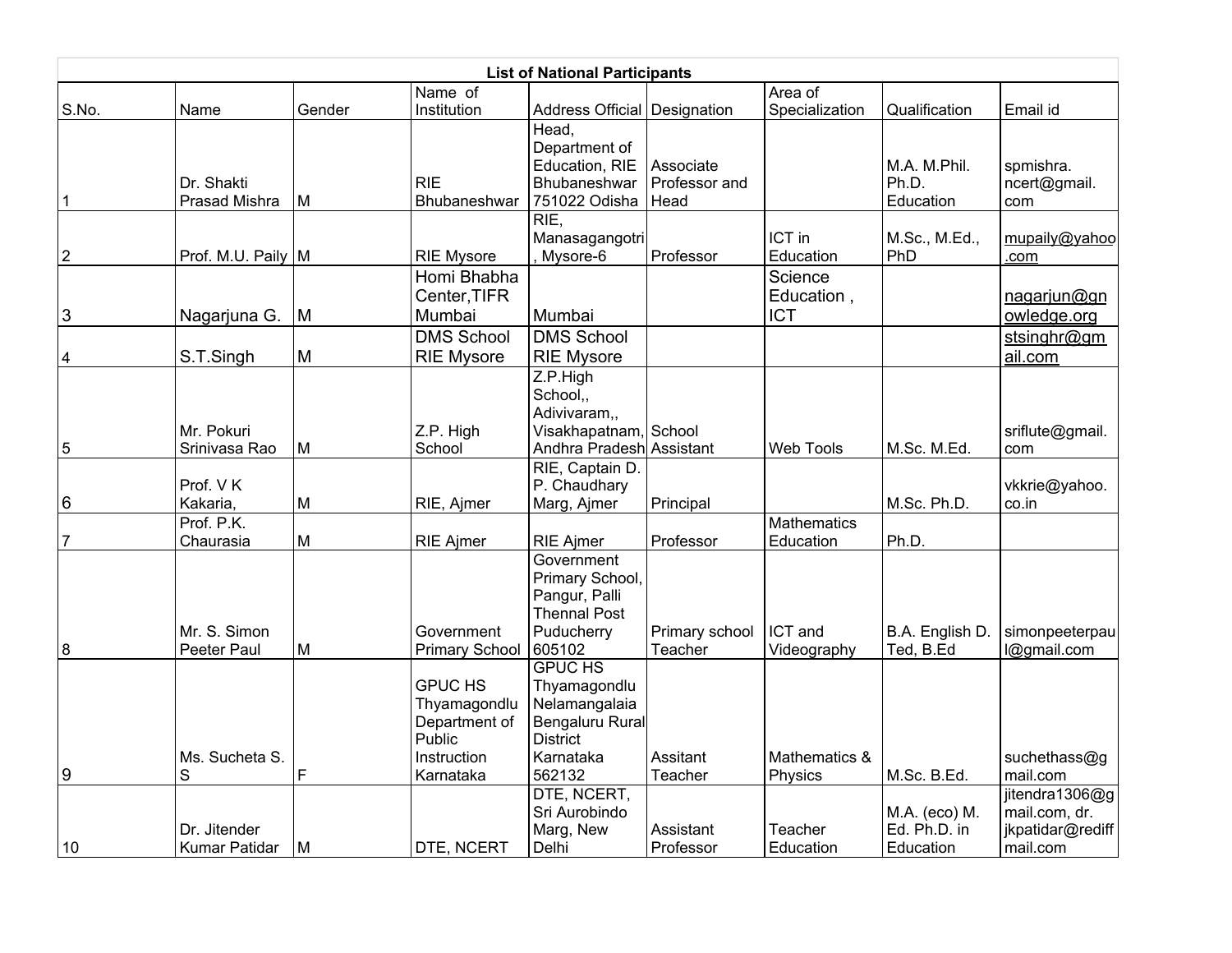|    |                   |   |               |                     | Assistant               |            |                |                |
|----|-------------------|---|---------------|---------------------|-------------------------|------------|----------------|----------------|
|    | Dr. Sharad        |   |               | <b>RMSA Project</b> | Professor of            |            |                | ksharadncert@  |
| 11 | Kumar Pandey      | M | <b>NCERT</b>  | Cell, New Delhi     | History                 |            | D.Phil, M.A.   | gmail.com      |
|    |                   |   |               | Wing Ii, Hans       |                         |            |                |                |
|    |                   |   |               | Bhawan,             |                         |            |                |                |
|    |                   |   |               | <b>Bahadur Shah</b> |                         |            |                |                |
|    |                   |   |               | Jafar Marg,         |                         |            |                | ms@ncte-india. |
| 12 | Sanjay Awasthi M  |   | <b>NCTE</b>   | Delhi               | <b>MS</b>               |            |                | $org$          |
|    |                   |   | Education     |                     |                         |            |                |                |
|    |                   |   | department UT |                     | MIS & ICT               |            |                | diney29@gmail. |
| 13 | Dinesh Kumar      | M | Chandigarh    | UT Chandigarh       | Coordinator             | <b>ICT</b> | <b>MCA</b>     | com            |
|    |                   |   |               |                     |                         |            | M.Sc, B.Ed. m. |                |
|    |                   |   |               |                     |                         |            | A. in          |                |
|    |                   |   |               | o/o Director        | Lecturer,               |            | Educational    |                |
|    |                   |   |               | SCERT,              | Training In             |            | Technology,    | manoj_kaushik6 |
|    | Dr. Manoj         |   | SCERT,        | Gurgaon,            | charge in               |            | PGDCA, DEPA,   | 121@yahoo.     |
| 14 | Kaushik           | M | Gurgaon       | Haryana             | <b>RMSA</b>             | Physics,   | Ph.D. Pursuing | com            |
|    |                   |   |               | V.T. Choksi         |                         |            |                |                |
|    |                   |   |               | Sarvajanik          |                         |            |                |                |
|    |                   |   |               | College of          |                         |            |                |                |
|    |                   |   |               | Education, Lal      |                         |            |                |                |
|    |                   |   |               | Bungalow,           |                         |            |                |                |
|    | Dr. Vijaykumar    |   | <b>GCERT</b>  | Athwa Lines,        |                         | Theatre in | B.A. M.Ed. Ph. | v sevak@yahoo  |
| 15 | Keshavlal Sevak M |   | (Gujarat)     | Surat               | <b>ELT</b>              | Education  | D.             | .in            |
|    |                   |   |               | DESM NCERT,         | Professor and           |            |                | dineshncert@g  |
| 16 | Dinesh Kumar      | M | <b>NCERT</b>  | New Delhi           | Head od DESM            |            | MSc, Phd       | mail.com       |
|    |                   |   |               |                     | <b>IT Administrator</b> |            |                |                |
|    |                   |   |               |                     | and HOD                 |            |                |                |
|    |                   |   |               | Mayo College,       | Computer                |            | MCA, B.Sc. B.  | srram@mayoco   |
| 17 | Mr. S. Sriram     | M | Mayo College  | Ajmer 305008        | Science (ICT)           |            | Ed. PGDCA      | llege.com      |
|    |                   |   |               | North east          |                         |            |                |                |
|    |                   |   |               |                     |                         |            |                |                |
|    |                   |   |               | Regional            |                         |            |                |                |
|    |                   |   |               | Institute of        |                         |            |                |                |
|    |                   |   |               | Education           |                         |            |                |                |
|    |                   |   |               | Umiam,              |                         | Teacher    |                |                |
|    | Prof. A.          |   |               | Barapani            |                         | Education, |                |                |
|    | Sukumar           |   | NERIE, NCERT  | Shillong-           |                         | Science    | M.Sc. M.Phil,  | sukumarindia@r |
| 18 |                   | M | Shillong      | 793103              | Principal               | Education  | Ph.D. M.Ed.    | ediffmail.com  |
|    |                   |   |               | Ambedkar            |                         |            |                |                |
|    |                   |   |               | Colony, Near        |                         |            |                |                |
|    |                   |   |               | Railway             |                         |            |                |                |
|    |                   |   |               | Overbridge          |                         |            |                |                |
|    |                   |   |               | Hanumangarh         |                         |            |                |                |
|    | Mr. Hari Krishna  |   | Gyanodaya     | Town                |                         |            |                |                |
|    | Arya              |   | International | (Rajasthan)         |                         |            |                | arya_hk@yahoo  |
| 19 |                   | M | School        | 335513              | Principal               |            | Zoology        | .co.in         |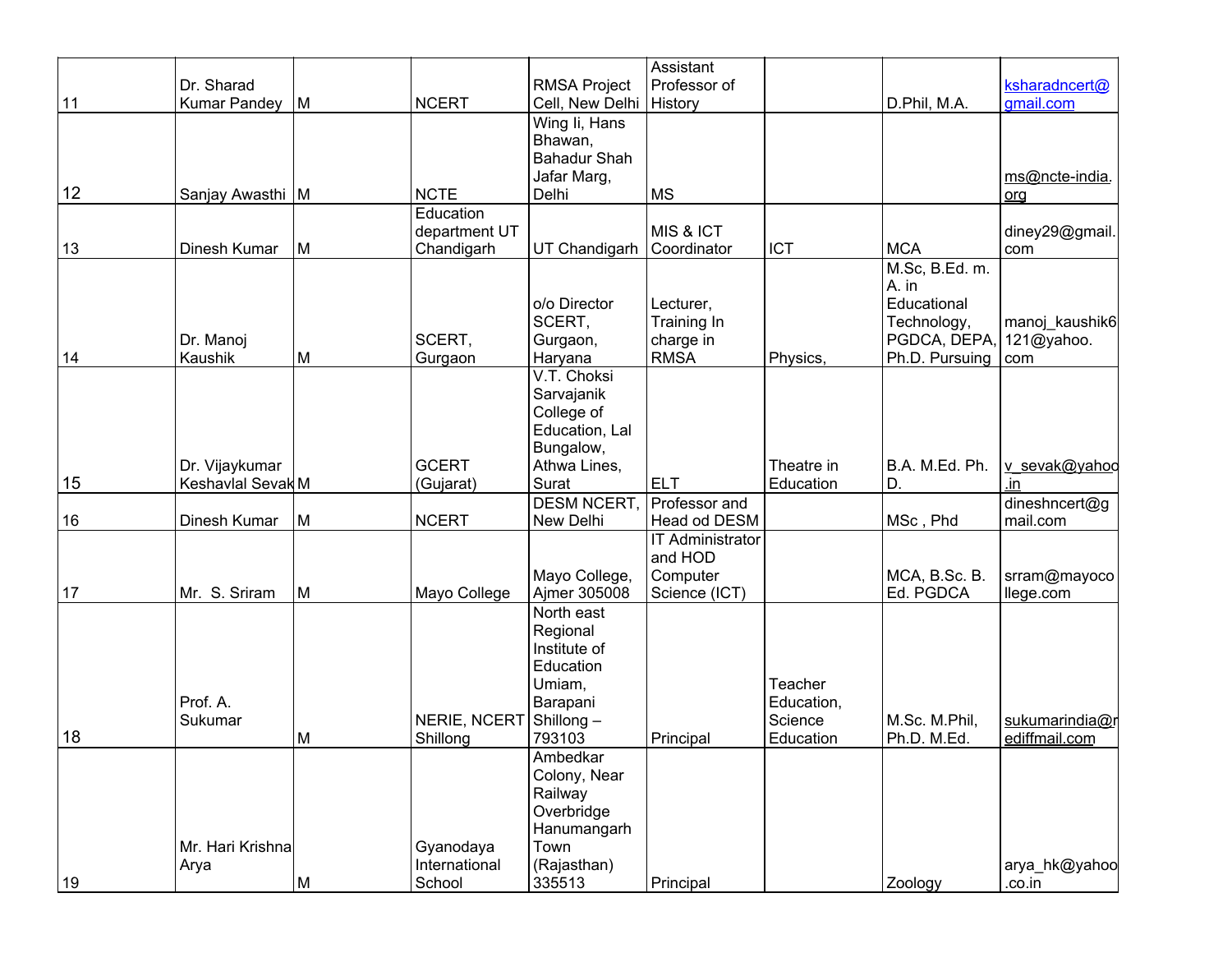|    |                   |   |                   | Opposite AlISH,          |                         |                                                    |                                      |                                 |
|----|-------------------|---|-------------------|--------------------------|-------------------------|----------------------------------------------------|--------------------------------------|---------------------------------|
|    |                   |   |                   | Manasa                   |                         | Biology,                                           |                                      |                                 |
|    | Prof. D G Rao     |   |                   | Gangothiri,              |                         | Environmental                                      |                                      | donavallign@ya                  |
| 20 |                   | M | <b>RIE Mysore</b> | Mysore, 570001 Principal |                         | Education                                          | M.Sc. Ph.D.                          | hoo.co.in                       |
|    |                   |   |                   |                          | Principal               |                                                    |                                      |                                 |
|    |                   |   |                   |                          | (Education of           |                                                    |                                      |                                 |
|    |                   |   |                   |                          | Disadvantaged           |                                                    |                                      |                                 |
|    | Prof. N.          |   |                   | RIE, Shyamal             | Research                |                                                    | M.A., M.Phil,                        | npradhan17@re                   |
| 21 | Pradhan,          | M | RIE, Bhopal       | hills, Bhopal            | Methods)                |                                                    | Ph.D.                                | diffmail.com                    |
|    |                   |   |                   |                          |                         |                                                    |                                      | sanjaypandagad                  |
| 22 | Sanjay Kumar      | M | <b>RIE Bhopal</b> |                          |                         |                                                    |                                      | e@gmail.com                     |
|    |                   |   | Sarvodaya         |                          | Trained                 |                                                    |                                      |                                 |
|    |                   |   | Kanya             |                          | Graduate                |                                                    |                                      |                                 |
|    |                   |   | Vidyalaya , New   |                          | Teacher                 |                                                    |                                      | Mwadhwa22@g                     |
| 23 | Manu Gulati       | F | Delhi             |                          | (English)               |                                                    |                                      | mail.com                        |
|    |                   |   | Govt. Middle      | Govt. Middle             |                         |                                                    |                                      | rai.                            |
|    |                   |   | School,           | School,                  |                         |                                                    |                                      | manohar@yaho                    |
| 24 | Manohar Lal Rai M |   | Mahalaxmi MP      | Mahalaxmi MP             | <b>Head Master</b>      |                                                    |                                      | 0.00 <sub>m</sub>               |
|    |                   |   |                   | North east               |                         |                                                    |                                      |                                 |
|    |                   |   |                   | Regional                 |                         |                                                    |                                      |                                 |
|    |                   |   |                   | Institute of             |                         |                                                    |                                      |                                 |
|    |                   |   |                   | Education                |                         |                                                    |                                      |                                 |
|    |                   |   |                   | Umiam,                   |                         |                                                    |                                      |                                 |
|    |                   |   |                   | Barapani                 |                         |                                                    |                                      |                                 |
|    | Mr. Tasongwi      |   | NERIE, NCERT      | Shillong-                | Assistant               |                                                    |                                      | tasongwi@rediff                 |
| 25 | Newmei            | M | Shillong          | 793103                   | Professor               | Sociology                                          | M.Phil                               | mail.com                        |
|    |                   |   |                   | North east               |                         |                                                    |                                      |                                 |
|    |                   |   |                   | Regional                 |                         |                                                    |                                      |                                 |
|    |                   |   |                   | Institute of             |                         |                                                    |                                      |                                 |
|    |                   |   |                   | Education                |                         |                                                    |                                      |                                 |
|    |                   |   |                   | Umiam,                   |                         |                                                    |                                      |                                 |
|    |                   |   |                   | Barapani                 | Assistant               |                                                    |                                      |                                 |
|    |                   |   | NERIE, NCERT      | Shillong-                | Professor in            |                                                    |                                      | arsenphy@gmai                   |
| 26 | Mr. Arnab Sen     | M | Shillong          | 793103                   | Physics                 | Physics, NET                                       | M.Sc.()                              | l.com                           |
|    |                   |   |                   |                          |                         |                                                    |                                      | mvshrinivasanno                 |
| 27 | M.V Shrinivasan M |   | <b>NCERT</b>      | <b>DESS NCERT</b>        |                         | Assistant profess Currical Develop MA, M.phil, Phd |                                      | ert@nic.in                      |
|    |                   |   |                   |                          |                         |                                                    |                                      | head.bd@icsi.                   |
| 28 | Geeta Chopra      | F | <b>ICSI</b>       | Ansal bhawan             | Director                |                                                    | Business Develd Masters in Mark asia |                                 |
|    |                   |   |                   |                          |                         |                                                    | M.A, M.ed,                           |                                 |
|    | Prof Braham       |   |                   |                          |                         |                                                    | Phd, PG                              |                                 |
|    | Prakash           |   |                   |                          |                         | Teacher                                            | Diploma in                           | bpbhardwajncerl                 |
| 29 | Bhardwaj          | M | <b>NCERT</b>      | DTE, NCERT               | Head DTE, NCE education |                                                    |                                      | Yoga Meditation @rediffmail.com |
|    |                   |   |                   |                          |                         | Language                                           | B.ed, M.A in                         | neelvats1975@                   |
| 30 | Neelkanth         | M | <b>NCERT</b>      | NIE, NCERT               |                         | education                                          | education, Phd                       | gmail.com                       |
|    |                   |   |                   |                          |                         |                                                    |                                      |                                 |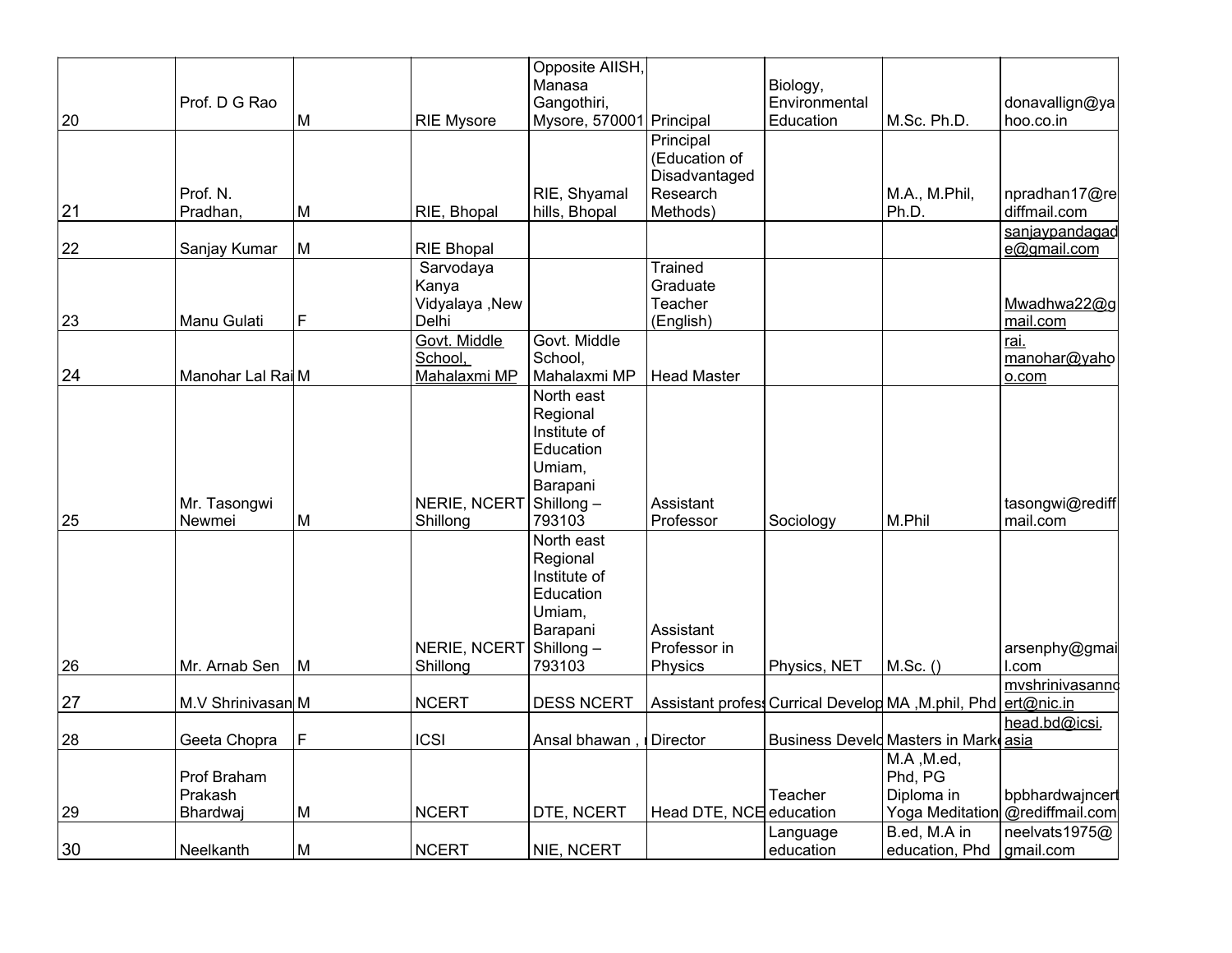|    |                             |   |                          |                             |                                  |                             |                          | vandana.                    |
|----|-----------------------------|---|--------------------------|-----------------------------|----------------------------------|-----------------------------|--------------------------|-----------------------------|
| 31 | Vandana<br>Arimardan        | F | <b>NCERT</b>             | CIET, NCERT                 | Audio Radio Producer             |                             | M.A                      | arimardan@gm<br>ail.com     |
|    |                             |   |                          | Capt. D.P.                  |                                  |                             |                          |                             |
|    |                             |   |                          | Chaudhary                   |                                  |                             |                          |                             |
|    |                             |   |                          | Marg, Regional              |                                  |                             |                          |                             |
|    |                             |   |                          | Institute of                |                                  |                             |                          |                             |
|    |                             |   |                          | Education,                  |                                  |                             |                          |                             |
|    |                             |   |                          | DMA, Pushkar                |                                  |                             |                          |                             |
|    | Mr. Love                    |   | DMS, RIE,                | Rd Ajmer                    |                                  | Operating                   | MCA, M.Sc.               | lovemca@gmail               |
| 32 | Srivastava                  | M | Ajmer                    | 305001                      |                                  | System, C++                 | Chemistry                | .com                        |
|    | Mr. Suryaveer               |   | <b>SD Public</b>         | <b>BU Blk</b><br>Pitampura, |                                  |                             | M.Phil, UGC              | svschauhan@g                |
| 33 | Singh                       | M | School                   | Delhi                       | <b>PGT</b>                       | Geography                   | NET, B.Ed.               | mail.com                    |
|    |                             |   |                          | Sathiyamangala              |                                  |                             |                          |                             |
|    |                             |   | <b>GHSS</b>              | m Village and               |                                  |                             |                          | dhiliprajus@gm              |
|    |                             |   | (Government              | Post Gingee                 |                                  |                             |                          | ail.com,                    |
|    |                             |   | Higher                   | TK, Villupuram              | English                          |                             | M.A. M.Phil, M.          | dhilip_s_2000@              |
|    |                             |   | Secondary                | Dt-304153 Tamil             | Graduate                         |                             | Ed, PGDCA,               | yahoo.com                   |
| 34 | Mr. S. Dhilip               | M | School)                  | Nadu India                  | Teacher                          | <b>ICT</b>                  | PGDEA, IPICT             |                             |
|    |                             |   | Government               |                             |                                  |                             |                          |                             |
|    | Mr. Ramesh<br>Prasad Badoni |   | Inter College<br>Chharba | Sahaspur<br>Dehradun        |                                  |                             | M.Phil, MBA,             | anamaramesh2                |
| 35 |                             | M | Dehradun                 | Uttrakhand                  | Lecturer                         | Physics and<br>ICT          | M.Ed.                    | 012@gmail.com               |
|    |                             |   |                          | RIE, Unit 9                 |                                  |                             |                          |                             |
|    |                             |   |                          | Sachivalay                  |                                  |                             |                          |                             |
|    |                             |   |                          | marg,                       |                                  |                             |                          |                             |
|    | Sh. Mohan                   |   | <b>RIE</b>               | Bhubaneshwar-               |                                  |                             |                          | beshra.                     |
| 36 | Kumar Beshra                | M | Bhubaneshwar             | 22                          | <b>WET</b>                       |                             | <b>MCA</b>               | mk@gmail.com                |
|    |                             |   |                          | c/o KV Holta                |                                  |                             |                          |                             |
|    |                             |   | Kendriya                 | Camp Palampur               |                                  | Computer                    | MCA, JAVA 2<br>Certified |                             |
| 37 | Mr. Sanjeev<br>Sharma,      | M | Vidyalay,<br>Palampur    | Kangra HP<br>176061         | <b>PGT</b>                       | Science, Web<br>Development | Programmer               | sanjivksharma<br>@yahoo.com |
|    |                             |   | Government               |                             |                                  |                             |                          |                             |
|    |                             |   | Senior                   |                             |                                  |                             | M.Phil B.Ed.             |                             |
|    |                             |   | Secondary                | Tehsil Bhoranj,             |                                  |                             | PGDCA,                   |                             |
|    | Mr. Naveen                  |   | School,                  | Distt Hamirpur              |                                  | Biology, ICT in             | PGDESO,                  | navgautam@gm                |
| 38 | Gautam                      | M | Mundkhar                 | H.P.                        | Leturer                          | Education                   | ACE, GATE                | ail.com                     |
|    |                             |   |                          |                             |                                  | Electronic and              |                          |                             |
|    |                             |   |                          |                             |                                  | tele                        |                          |                             |
| 39 |                             |   | <b>NCERT</b>             | CIET. NCERT                 |                                  | communication               | Graduation in I.         | pushpparit@gm               |
|    | Pusplata kumar   F          |   |                          |                             | Sr. Engineer<br><b>HOD Aidio</b> | engineering                 | E.T.E                    | ail.com                     |
|    | Dr. Emteyaz                 |   |                          | Mahendra,                   | Visual                           |                             | Ph.D. in                 | scertemteyaz@               |
| 40 | Alam                        | M | <b>SCERT</b>             | Patna, Bhar                 | Department                       |                             | Education                | gmail.com                   |
|    |                             |   |                          |                             |                                  |                             |                          |                             |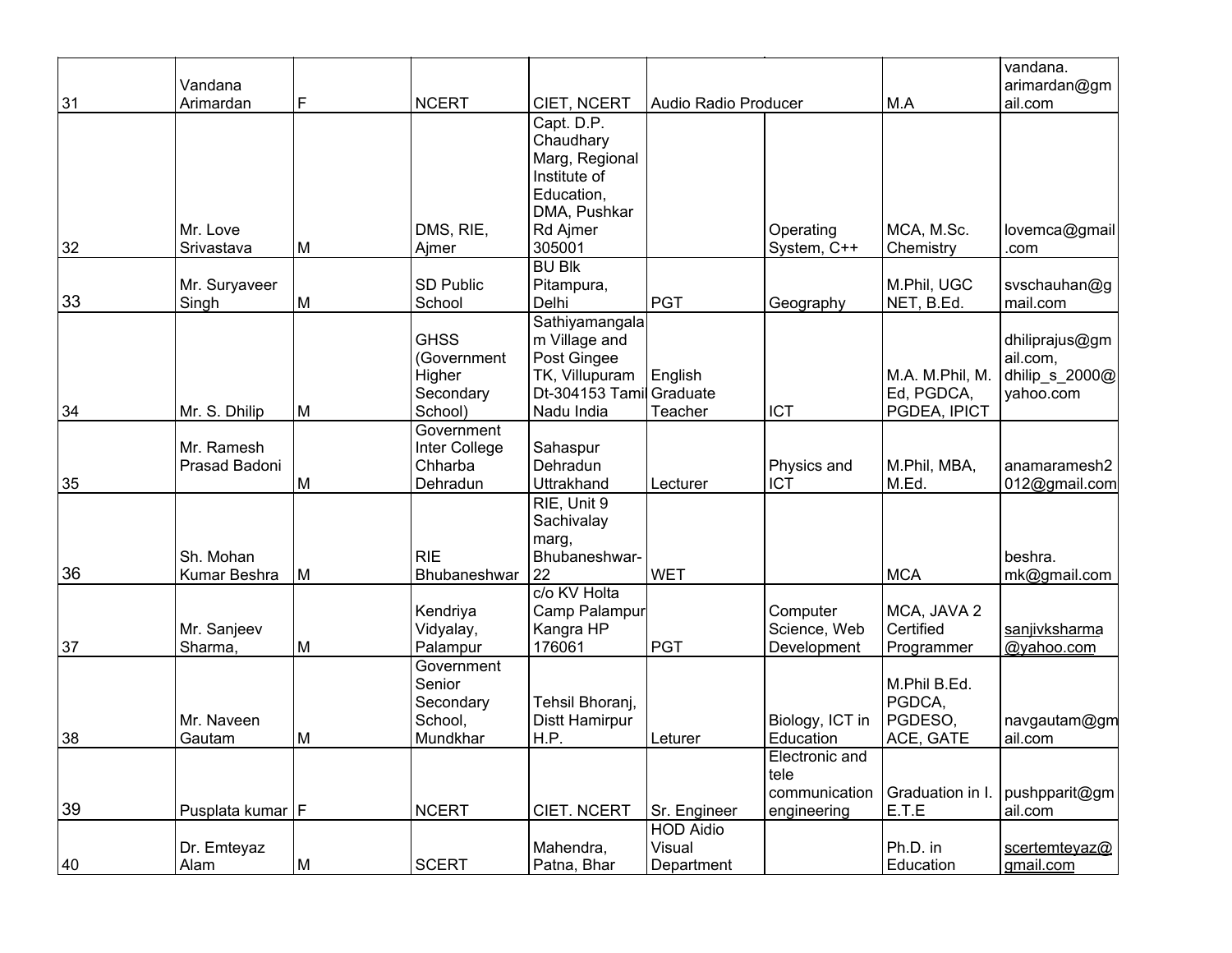|    | Dharmender         |        |                       | RIE, Shyamal               | PGT,            |                        |                     | luckydisu123@   |
|----|--------------------|--------|-----------------------|----------------------------|-----------------|------------------------|---------------------|-----------------|
| 41 | Singh              | M      | RIE, Bhopal           | hills, Bhopal              | Economics       | Economics              | M.A. B.Ed. NET      | gmail.com       |
|    |                    |        |                       |                            |                 |                        |                     | surksha150786   |
| 42 | Surksha            | F      | <b>Meerut College</b> |                            |                 |                        |                     | @gmail.com      |
|    | Dr. Ratnamala      |        |                       |                            |                 |                        |                     | ratnamalabho@   |
| 43 | Arya               |        | <b>RIE Bhopal</b>     |                            |                 |                        |                     | yahoo.com       |
|    | Mr. Jitendra       | Male   | RMSA, Assam           | <b>State Mission</b>       | <b>State</b>    |                        | <b>MCA</b>          | Jkakati.        |
|    | Kakati             |        |                       | Office,                    | Programmer      |                        |                     | mis@gmail.com   |
|    |                    |        |                       | Kahilipara,                | <b>MIS</b>      |                        |                     |                 |
|    |                    |        |                       | Guwahati-                  |                 |                        |                     |                 |
| 44 |                    |        |                       | 781019                     |                 |                        |                     |                 |
|    | Mr. Manoj          | Male   | Directorate of        | Computer                   | Office          |                        | Graduate            | oscepcell@gma   |
|    | Kumar              |        | Education,            | Education                  | Suprindent      |                        |                     | il.com          |
|    |                    |        | RMSA, Delhi           | Project Cell,              |                 |                        |                     |                 |
|    |                    |        |                       | Old Patrachar<br>Building, |                 |                        |                     |                 |
|    |                    |        |                       | Lakhnow Road,              |                 |                        |                     |                 |
|    |                    |        |                       | Timarpur                   |                 |                        |                     |                 |
|    |                    |        |                       | Building, Delhi-           |                 |                        |                     |                 |
| 45 |                    |        |                       | 54                         |                 |                        |                     |                 |
|    |                    |        | <b>ICSI-</b>          |                            |                 |                        |                     |                 |
|    |                    |        | International         |                            | Ansal Bhawan,   |                        |                     |                 |
|    |                    |        | Chamber for           |                            | KG Marg, CP,    |                        |                     | sanchita.       |
| 46 | Sanchita Lal       | Female | Service Industry      |                            | New Delhi       |                        | MBA, UGC NET        | lal@icsi.asia   |
|    | Mrs Neeraj         |        | <b>DAV Public</b>     |                            |                 |                        |                     | Neerajpunia197  |
| 48 | Punia              | F      | School                |                            | <b>TGT</b>      |                        |                     | 4@gmail.com     |
|    |                    |        |                       |                            |                 |                        |                     | pkthilik@gmail. |
| 49 | Dr. P.K Thilak     | Male   | SCERT, Kerala         |                            |                 |                        |                     | com             |
|    |                    |        |                       | DTE & SCERT,               |                 |                        |                     |                 |
|    | Shri Tapas         |        | DTE & SCERT,          | Bhubaneswar,               | Assistant       |                        | M.Sc., (Math),      | tapasnayak24@   |
| 50 | Kumar Nayak        | Male   | Odisa                 | Odisa                      | Director        |                        | M.Ed.               | gmail.com       |
|    |                    |        |                       | <b>DSERT No. 4</b>         |                 |                        |                     |                 |
|    |                    |        |                       | 100ft ring road,           |                 |                        |                     |                 |
|    |                    |        |                       | Banarhankari III           |                 |                        |                     |                 |
|    |                    |        |                       | stage,<br>Bengaluru,       |                 |                        |                     |                 |
|    |                    |        | DSERT.                | karnataka-                 | Sr. Assistant   |                        |                     | sis.dsert-      |
| 51 | Ms. Shanthala      | Female | Karnataka             | 560085                     | <b>Director</b> | $\mathsf{I}\mathsf{T}$ | <b>B.Sc., B.Ed.</b> | ka@nic.in       |
|    | Moirangthem        |        | DIET, Senapati,       | Senapati, TNK              |                 |                        | M.Sc, M.Ed.         | indira2014@gm   |
| 52 | <b>Indira Devi</b> | F      | Manipur               | Village, Manipur Principal |                 |                        | PGDEPA              | ail.com         |
|    |                    |        |                       |                            |                 |                        |                     |                 |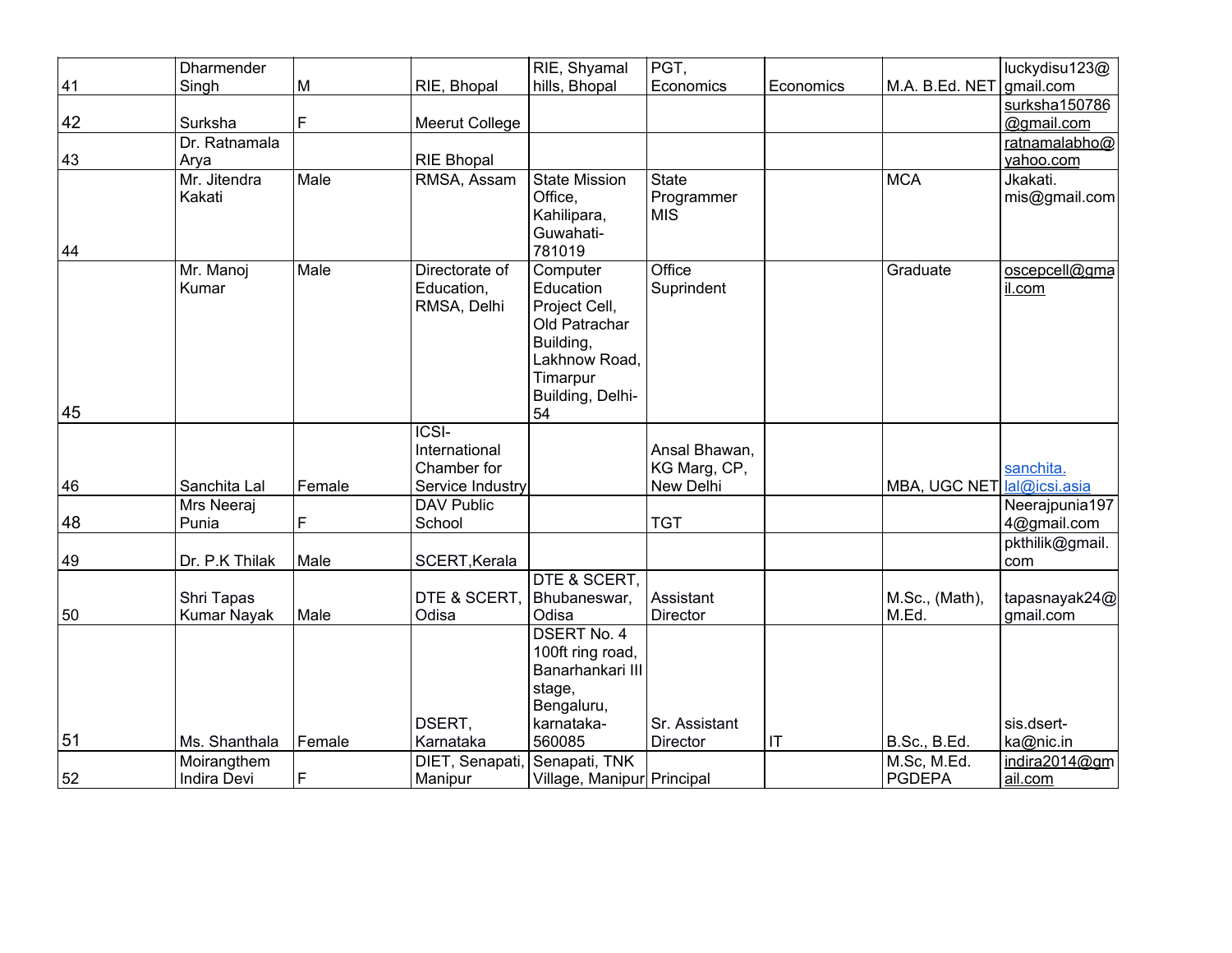|    | Mr. Asir Julius |        | SCERT, Delhi     | SCERT, DPI-         |                 |                     |                  |                 |
|----|-----------------|--------|------------------|---------------------|-----------------|---------------------|------------------|-----------------|
|    |                 |        |                  | Campus              |                 |                     |                  |                 |
|    |                 |        |                  | College College     |                 |                     |                  |                 |
|    |                 |        |                  | Road,               |                 |                     |                  | asirjulius@gmai |
|    |                 |        |                  | Nungambakkam        |                 |                     | M.Sc., Mphil,    | I.com, ictcell. |
|    |                 |        |                  | Chennai-            | Assistant       |                     | M.Ed., Mphil.,   | scert@gmail.    |
| 53 |                 | Male   |                  | 600006              | Professor       | <b>ICT</b>          | M.Sc, Ph.D       | com             |
|    |                 |        |                  | SCERT,              |                 |                     | B.Sc., B.Ed., M. | hemant.         |
|    | Mr. Hemant      |        | SCERT,           | Udaipur             | Research        |                     | Ed., PGDCA,      | ananta@gmail.   |
| 54 | Aameeta         | Male   | Rajasthan        | Rajasthan           | Assistant       |                     | MA.              | com             |
|    | Mr. Prayush     |        |                  |                     | Assistant       |                     |                  |                 |
| 55 | Nanda           | Male   | Vijaywada A.P.   |                     | Professor       |                     |                  |                 |
|    |                 |        |                  | Opp L.B.            |                 |                     |                  | sugoorusuresh   |
|    |                 |        |                  | Stadium, Aliya      |                 |                     |                  | @gmail.com      |
|    |                 |        |                  | Compound            |                 |                     |                  |                 |
|    |                 |        |                  | Guntoundry,         |                 |                     |                  |                 |
|    | Prof. S.Suresh  |        | SCERT,           | Hyderabad-          |                 | Mathematic &        | Math, M.Ed.,     |                 |
| 56 | Babu            | Male   | Telagana         | 500001              | Professor       | Edu. Teaching       | Ph.D.            |                 |
|    |                 |        | IL & FS          |                     |                 |                     |                  | hitiwari@gmail. |
|    | Mr. Himanshu    |        | EDUCATION,       |                     |                 |                     |                  | com             |
| 57 | Tiwari          | Male   | Noida            |                     | Head-Fulfilment |                     | <b>MBA</b>       |                 |
|    |                 |        |                  | Kumtekar Road,      |                 |                     |                  |                 |
|    | Mr. Sachin      |        |                  | Sadashivpeth,       |                 |                     |                  | schnwadkar@g    |
| 58 | Wadekar         | Male   | <b>MSCERT</b>    | Pune 411043         | Co-ordinator    | <b>IT Trainning</b> | M.A., M. Ed.     | mail.com        |
|    |                 |        |                  | Rajya Shiksha       |                 |                     | B.Sc., M.A., M.  |                 |
|    |                 |        |                  | Kendra Pistak       |                 |                     | Ed., Ph.D        |                 |
|    |                 |        |                  | Bhawan, Arera       |                 |                     | (English), Ph.D. | efeskhan@hotm   |
| 59 | Dr. F.S. Khan   | Male   | <b>SCERT, MP</b> | <b>Hills Bhopal</b> | Sr. Lecturer    | <b>ICT</b>          | (Education)      | ail.com         |
|    | Mr. Diptiman    |        |                  |                     |                 |                     |                  |                 |
| 60 | Das             | Male   | CMD, EDCIL       |                     | Chairman & MD   |                     |                  |                 |
|    | Ms.             |        |                  | Director,           |                 |                     | <b>B.tech</b>    | mansinimbhal@   |
|    | MansiNimbhal.   |        | Government of    | SCERT Unit 4,       |                 | Administration,     | (computer        | gmail.com       |
| 61 | <b>IAS</b>      | Female | Odisha           | Bhubhneswar         | Director        | Governance          | science)         |                 |
|    | S. Pugazhendi   | Male   | SSA, UT of       | SSA, B Block,       | <b>State</b>    |                     | M.Sc (Maths),    | rmsapudducherr  |
|    |                 |        | Puducherry       | V Floor, Pke        | Coordinator of  |                     | M.A. (Eco), M.   | v@gmail.com     |
|    |                 |        |                  | Educational         | RMSA & ICT      |                     | Ed. M.Phil. PG   |                 |
|    |                 |        |                  | Complex, Anna       | School          |                     | Certification in |                 |
|    |                 |        |                  | Nagar,              |                 |                     | Computer         |                 |
|    |                 |        |                  | Pondicherry         |                 |                     | Education        |                 |
| 62 |                 |        |                  | 605005              |                 |                     |                  |                 |
|    | Ms. Sangeeta    | Female | Sanskriti school | Dr. S.              | Head,           | <b>Mathematics</b>  | M.A., M.Ed.      | sangeetagulati9 |
|    | Gulati          |        |                  | Radhakrishnan       | Department of   | and ICT             |                  | 2@gmail.com     |
|    |                 |        |                  | Marg,               | Mathematics     |                     |                  |                 |
| 63 |                 |        |                  | Chanakyapuri        |                 |                     |                  |                 |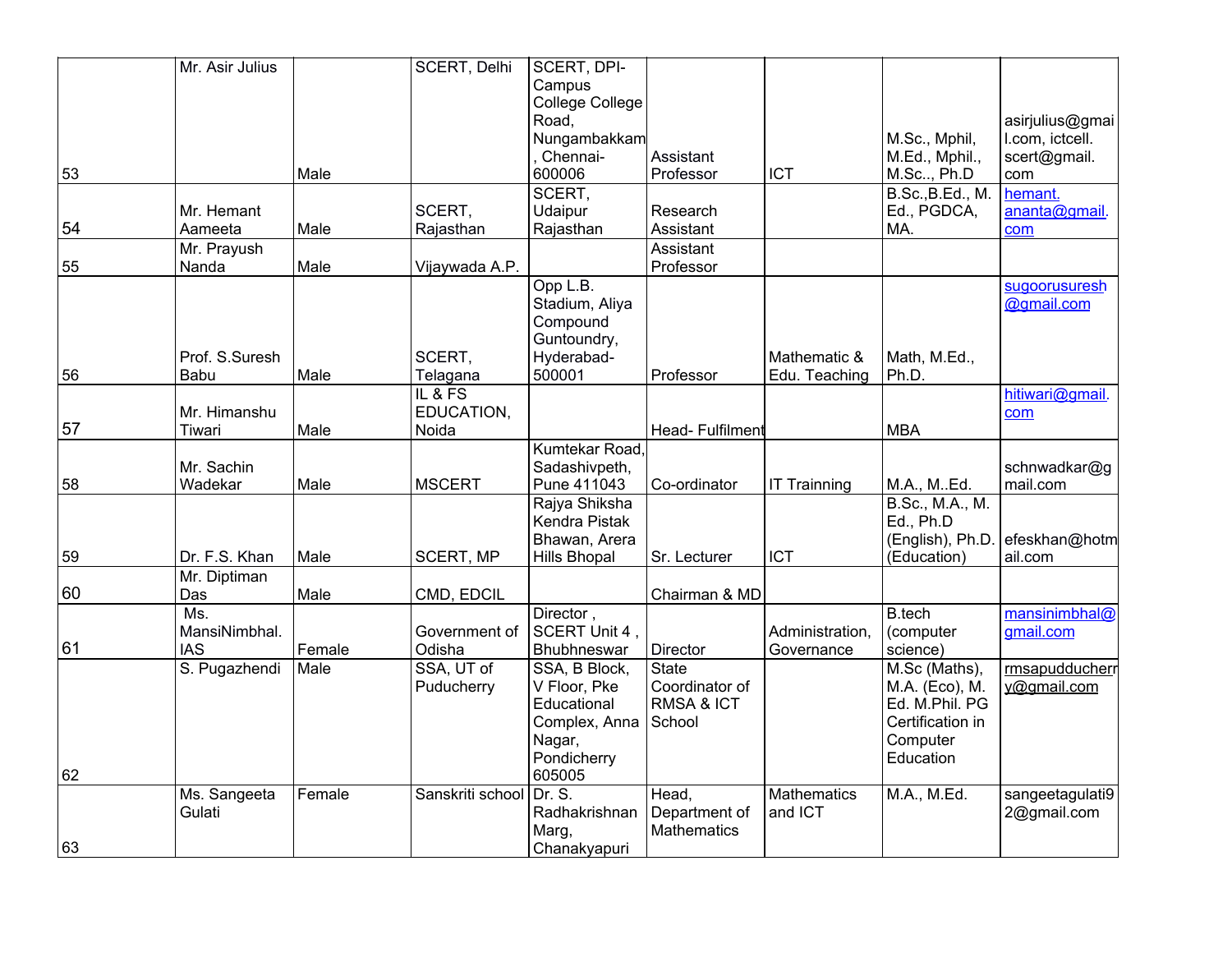|    | Ms Sanchita     | Female | Sanskriti school Dr. S.    |                                       | Head,                       | Intigration of IT   M.A. (Ancient |                            | sanchitaghosh               |
|----|-----------------|--------|----------------------------|---------------------------------------|-----------------------------|-----------------------------------|----------------------------|-----------------------------|
|    | Ghosh,          |        |                            | Radhakrishnan<br>Marg,                | Department of<br>History    | in evryday<br>classroom           | Indian History),<br>B.Ed.  | @sanskritischo<br>ol.edu.in |
| 64 |                 |        |                            | Chanakyapuri                          |                             | teaching                          |                            |                             |
|    | Ms Sunit Kaur   | Female |                            | Google India Pvl Sec 15, Village      | Programme                   |                                   | Mater in                   | sunitk@google.              |
|    | Ubhi            |        | Ltd                        | Silokhera,                            | Manager                     |                                   | Technology                 | com                         |
| 65 |                 |        |                            | Gurgaon                               |                             |                                   |                            |                             |
|    | Dr.(Ms)         | Female | Directorate of             | RMSA, Delhi.                          | <b>OSD RMSA</b>             | Economics,                        | Doctorate in               | pn9864@gmail.               |
|    | Poonam Nagpal   |        | Education,<br>Delhi        | <b>UEE.</b> Mission<br>Directorate of | Delhi (Principal) Education |                                   | Education, B.<br>Ed, M.Ed. | com                         |
|    |                 |        |                            | Education.                            |                             |                                   |                            |                             |
|    |                 |        |                            | Lakhnow Road,                         |                             |                                   |                            |                             |
| 66 |                 |        |                            | Delhi-54                              |                             |                                   |                            |                             |
|    | Ms Roopali      | Female | Sanskriti school           | Dr. S.                                | PGT,                        |                                   | M.A. (Eco)                 | roopaliarora@sa             |
|    | Arora           |        |                            | Radhakrishnan                         | Economics                   |                                   |                            | nskritischool.              |
| 67 |                 |        |                            | Marg,<br>Chanakyapuri                 |                             |                                   |                            | edu.in                      |
|    | Shri M.N.V.     | Male   | RMSA, Andhra               | Anjanaya                              | Assistant                   |                                   | B.Com.                     | rmsa.dseap.                 |
|    | Sreenivasa Rao  |        | Pradesh                    | Towers,                               | <b>Director</b>             |                                   |                            | gov.in@gmail.               |
|    |                 |        |                            | IbrahimPatnam,                        |                             |                                   |                            | com                         |
| 68 |                 |        |                            | Vijaywada                             |                             |                                   |                            |                             |
|    | Shri. K.U.V.    | Male   | RMSA, Andhra               |                                       | E-governance                |                                   | B.Sc. (Hons.)              | ksatyasandeep               |
| 69 | Satya Sandeep   |        | Pradesh                    | IbrahimPatnam,<br>Vijaywada           | Consultant                  |                                   | Computer<br>Science        | @apschooledu.<br>in.        |
|    | Lokesh Bajaj    | Male   | IL&FS                      | <b>NTBCL</b>                          | <b>Vice President</b>       |                                   |                            | lokesh.                     |
|    |                 |        | Education                  | Building, Toll                        |                             |                                   |                            | bajaj@iefsindia.            |
|    |                 |        |                            | Plaza, DND                            |                             |                                   |                            | com                         |
|    |                 |        |                            | Flyway Noida                          |                             |                                   |                            |                             |
| 70 |                 |        |                            | 201301                                |                             |                                   |                            |                             |
|    | Aman Luthra     | Male   | IL&FS<br>Education         | <b>NTBCL</b><br>Building, Toll        | <b>Business Lead</b>        |                                   |                            | aman.<br>luthra@ilfsindia   |
|    |                 |        |                            | Plaza, DND                            |                             |                                   |                            | com                         |
|    |                 |        |                            | Flyway Noida                          |                             |                                   |                            |                             |
| 71 |                 |        |                            | 201301                                |                             |                                   |                            |                             |
|    | Naushad         | Male   | IL&FS                      | <b>NTBCL</b>                          | <b>Tech Support</b>         |                                   | MA (Pol.                   | naushad.                    |
|    | Ahmed           |        | Education                  | Building, Toll                        | Lead                        |                                   | Science.)                  | ahmed@ilfsindi              |
|    |                 |        |                            | Plaza, DND<br><b>Flyway Noida</b>     |                             |                                   |                            | a.com                       |
| 72 |                 |        |                            | 201301                                |                             |                                   |                            |                             |
|    | Mr. L.J. Fuller | Male   | Council for the            |                                       | Deputy                      |                                   | M.A., B.Ed.,               | dsicse@cisce.               |
|    |                 |        | Indian School              | Pragati House,                        | Secretary                   |                                   | <b>TTC</b>                 | <u>org</u>                  |
|    |                 |        | Certificate                | 3rd Floor, 47-48                      |                             |                                   |                            |                             |
| 73 |                 |        | Examinations,<br>New Delhi | Nehru Place,<br>New Delhi-19          |                             |                                   |                            |                             |
|    |                 |        |                            |                                       |                             |                                   |                            |                             |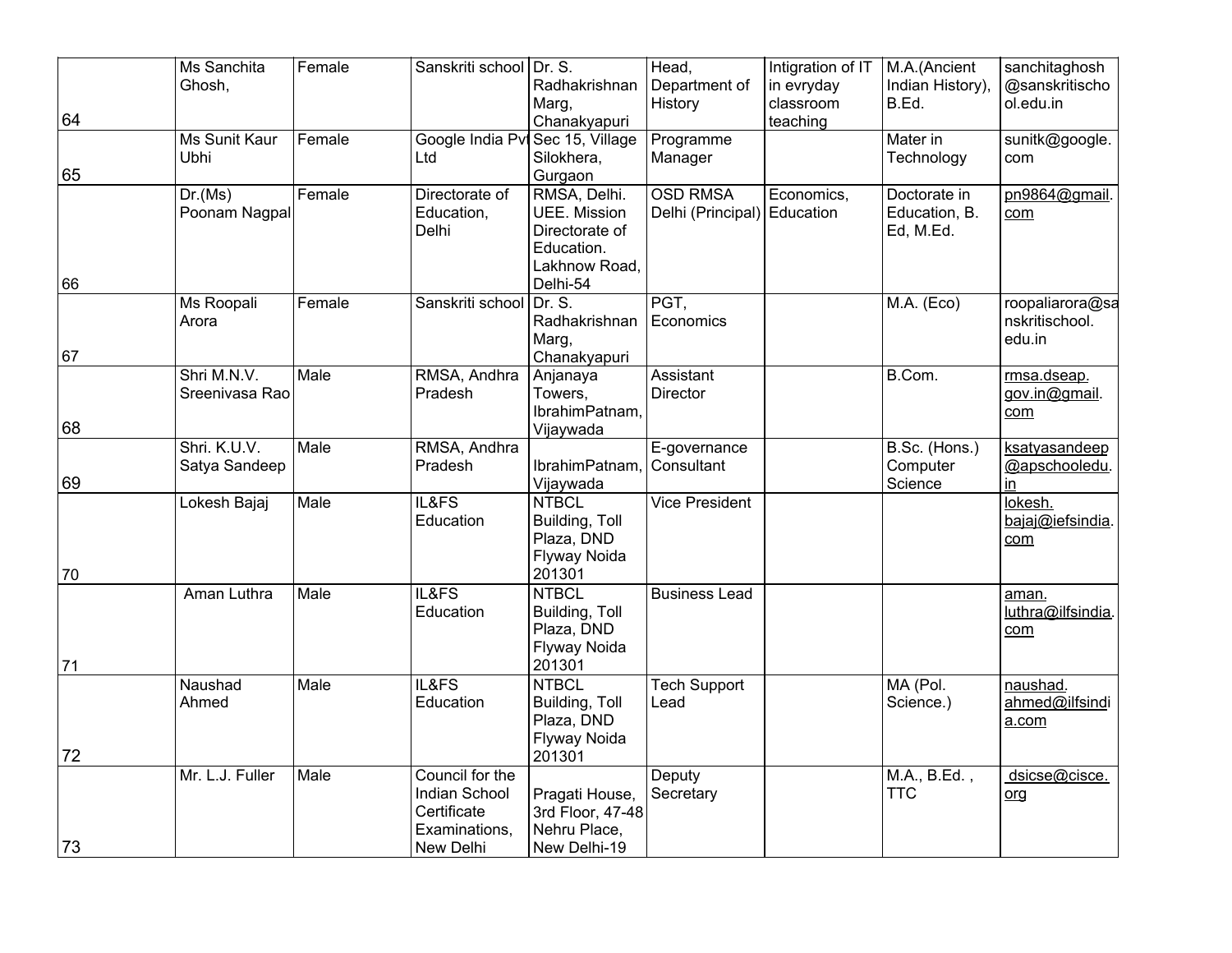|    | Mrs. Poonam<br>Sodhi        | Female | Council for the<br><b>Indian School</b><br>Certificate<br>Examinations, | 35-36, Sector 6, Deputy<br>Pushp Vihar,<br>Saket, Delhi-17                                               | Secretary ISC                       |          | M.Sc., MBA                    | dsisc@cisce.<br>org,<br>punamsodhi@y<br>ahoo.com |
|----|-----------------------------|--------|-------------------------------------------------------------------------|----------------------------------------------------------------------------------------------------------|-------------------------------------|----------|-------------------------------|--------------------------------------------------|
| 74 | Col. Sreejeth               | Male   | New Delhi<br>Council for the                                            | 35-36, Sector 6, Deputy                                                                                  |                                     |          | M.Tech(CS)                    | dsit@cisce.org                                   |
|    | (Retd)                      |        | <b>Indian School</b><br>Certificate<br>Examinations,                    | Pushp Vihar,<br>Saket, Delhi-17                                                                          | Secretary IT                        |          |                               |                                                  |
| 75 |                             |        | New Delhi                                                               |                                                                                                          |                                     |          |                               |                                                  |
|    | Mr. Sanjeev<br>Joshi        | Male   | <b>RMSA</b><br><b>Uttarakhand</b>                                       | RMSA,<br>Directorate of<br>Education<br>Nanoorkheda,<br>Tapowan Marg,<br>Raipur,<br><b>Uttrakhand</b>    | Assistant SPD,<br>ICT, SPO          | ICT, MIS | <b>B.Sc., M.A., B.</b><br>Ed. | sanjeev.<br>joshi@gmail.<br>com                  |
| 76 |                             |        |                                                                         | (248008)                                                                                                 |                                     |          |                               |                                                  |
|    | Mr. Santosh<br><b>Bhatt</b> | Male   | <b>RMSA</b><br>Uttarakhand                                              | $RMSA$ ,<br>Directorate of<br>Education<br>Nanoorkheda,<br>Tapowan Marg,<br>Raipur,<br><b>Uttrakhand</b> | Chief Assistant.<br><b>ICT</b>      |          | <b>BA</b>                     | bhatt.<br>ddn@gmail.com                          |
| 77 |                             | Male   | RMSA,                                                                   | (248008)                                                                                                 |                                     |          |                               |                                                  |
| 78 | Mr. Owais<br>Shaikh         |        | Maharastra                                                              |                                                                                                          | Senior<br>Consultant                |          |                               | shaikhowais7@<br>gmail.com                       |
| 79 | Mr. Pradip N<br>Wayal       | F      | RMSA,<br>Maharastra                                                     |                                                                                                          | Programme<br>Officer                |          |                               | wayalpradip@y<br>ahoo.com                        |
|    | Anita                       |        | Women<br>polytechnic,<br>Maharani Bagh.                                 |                                                                                                          | Assistant<br>programming<br>Officer |          |                               |                                                  |
| 80 |                             | F      | Delhi                                                                   | IT Branch, Direc                                                                                         |                                     | IT       | Electronic and C apocc@nic.in |                                                  |
| 81 | Manas Arora                 | Male   | IL&FS<br>Education                                                      | <b>NTBCL</b><br>Building, Toll<br>Plaza, DND<br>Flyway Noida<br>201301                                   | Manager                             |          | B.Tech (CS)                   | manas.<br>arora@ilfsindia.<br>com                |